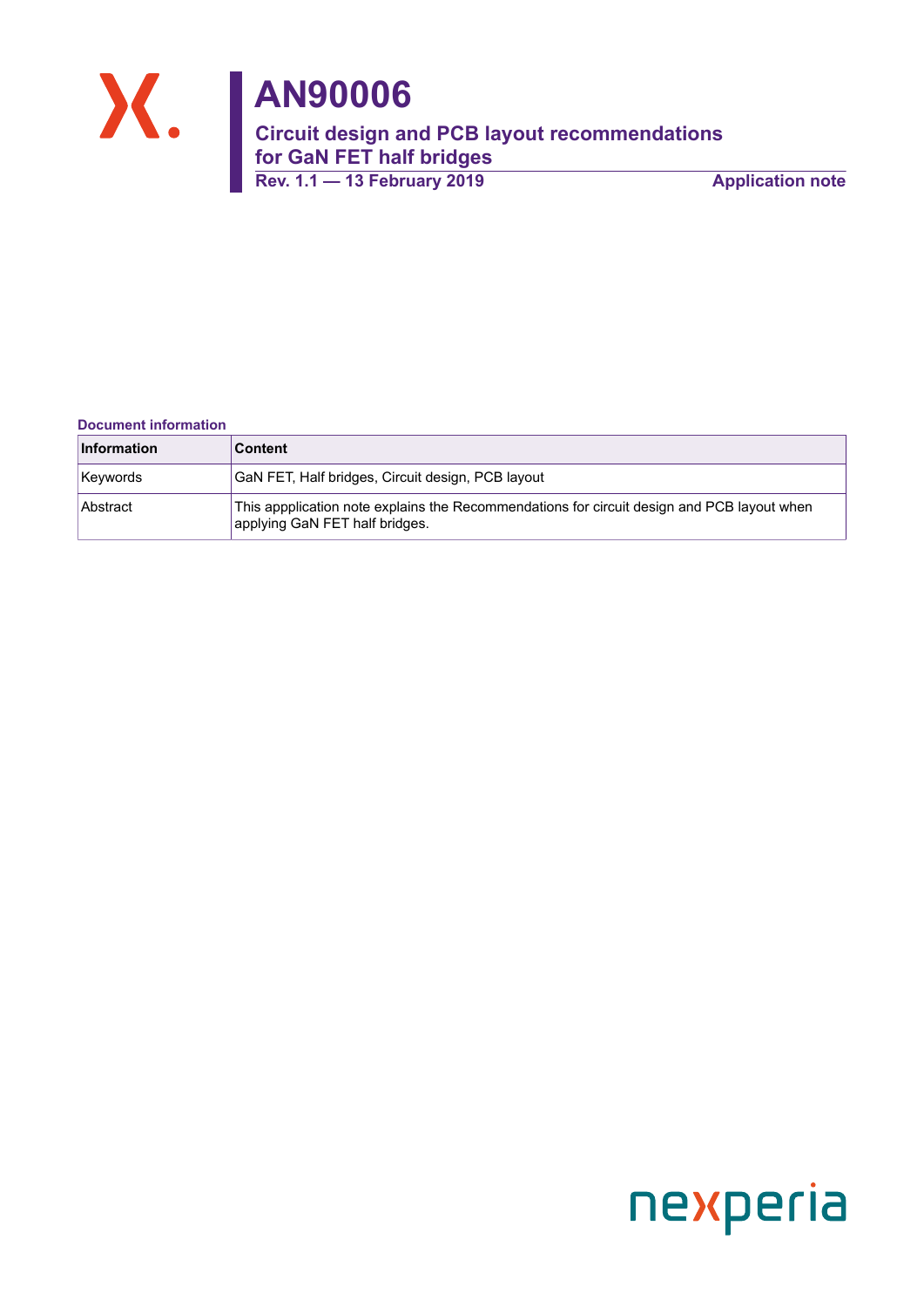## <span id="page-1-1"></span>**1. Diode-free bridges**

Power GaN FETs are nearly ideal switches for many applications. A particular advantage in bridge circuits is that they can carry the freewheeling current without the need of an additional anti-parallel diode. The diagrams in [Fig. 1](#page-1-0) compare a traditional high-voltage half bridge to a half bridge made with GaN FET devices. In the traditional half bridge each switch (shown here as an IGBT) is paired with a freewheeling diode. Because the HEMT channel exists in pure, undoped GaN, there is no parasitic p-n junction to provide an unwanted current path, and bidirectional flow of majority carriers can be realized in the channel.

<span id="page-1-0"></span>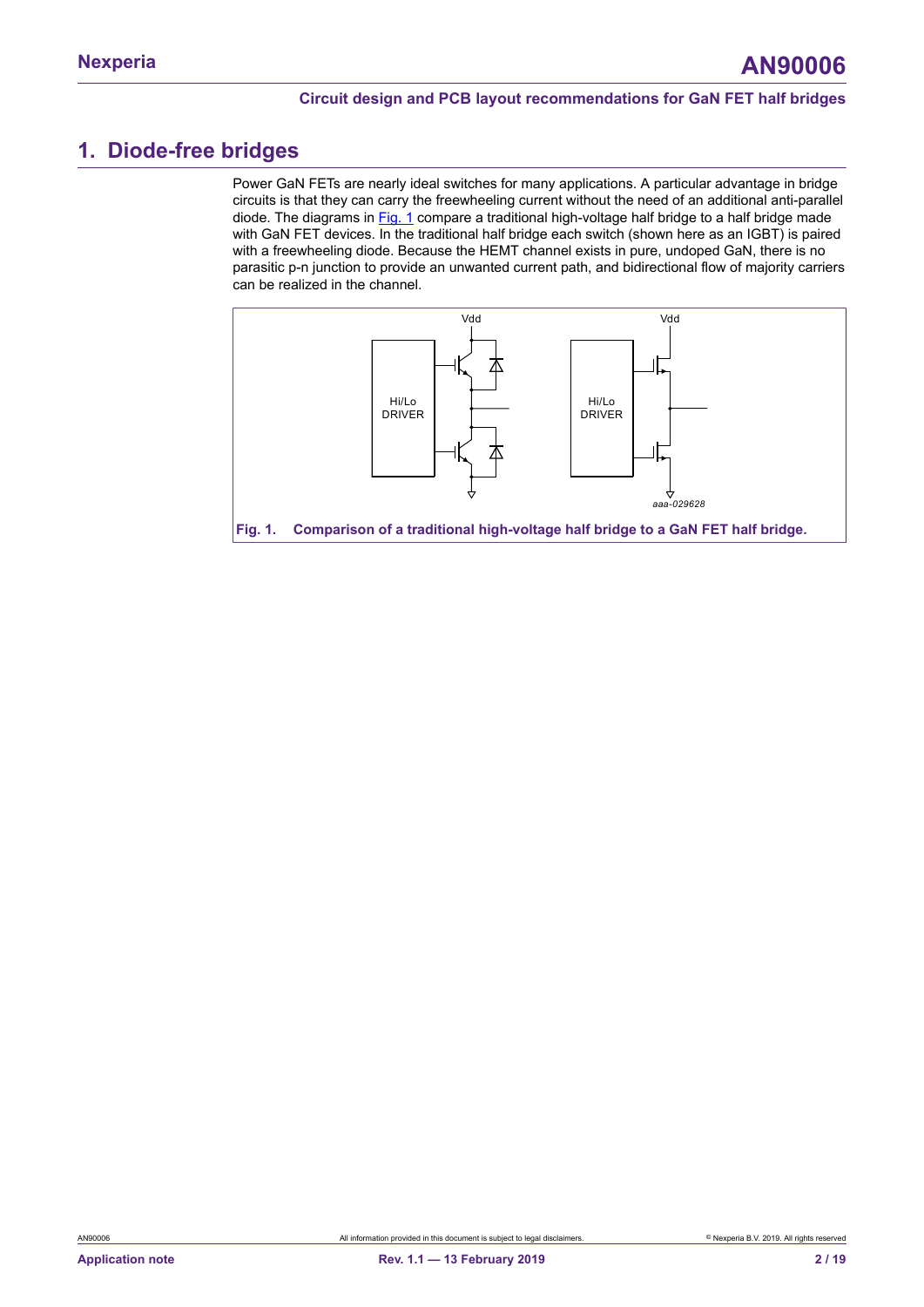In Nexperia's two-die GaN FET the freewheeling current does indeed flow in the body diode of a silicon MOSFET, but because the silicon MOSFET is a low voltage part, the injected charge is very small. Indicated in  $Fig. 2$  are the current paths for three modes of operation. In the reverse conducting mode the conduction loss may be reduced by enhancing the silicon MOSFET (driving  $V_{GS}$  >  $V_{GS(*th*)}$ ). As indicated in [Fig. 2](#page-2-0), the voltage drop from source to drain decreases by about 0.8 V with a 5 A reverse current when the gate is enhanced.

<span id="page-2-0"></span>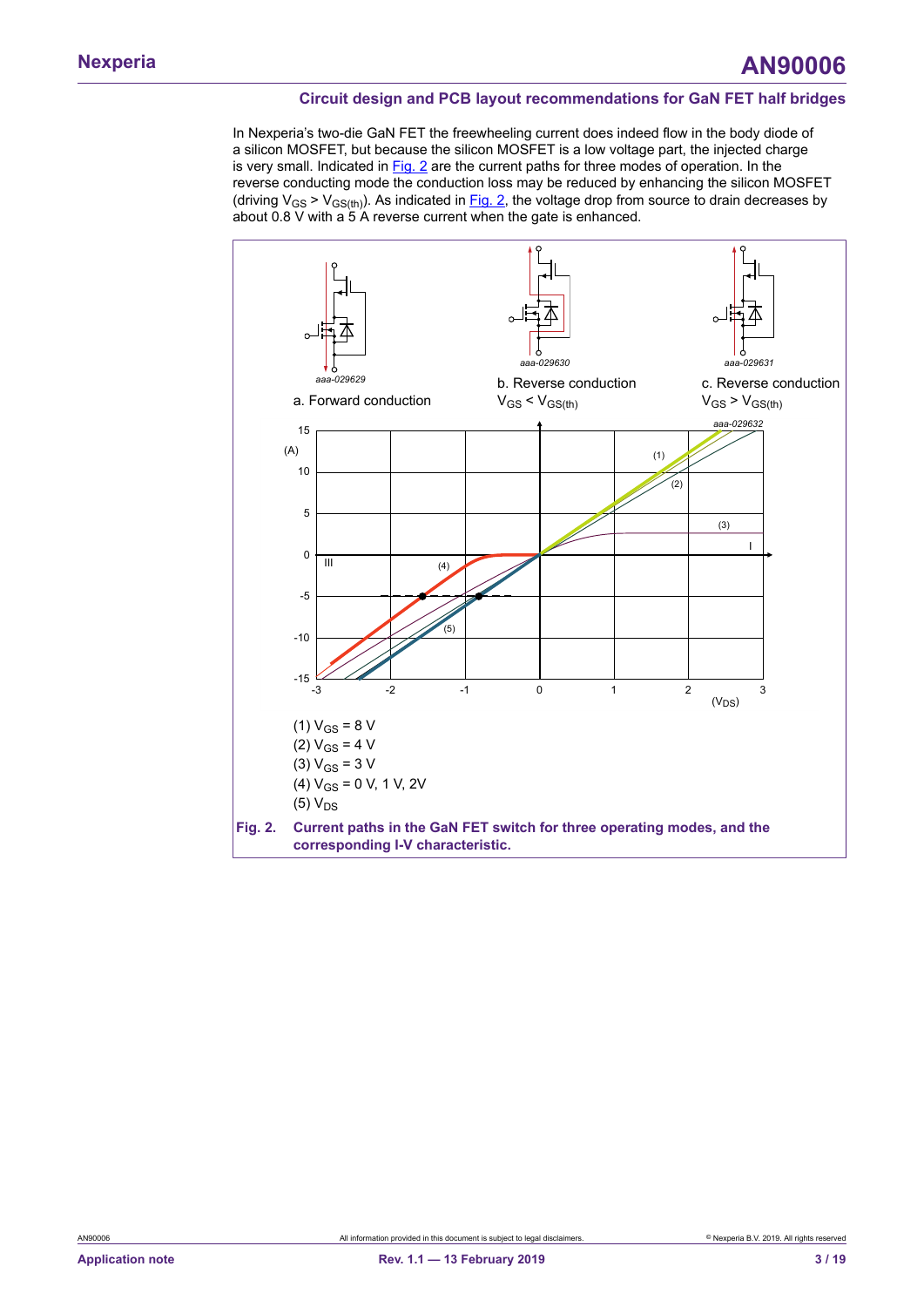Some transistor technologies include junctions which could, if permitted, serve the function of the freewheeling diode, the body diode of a MOSFET being one example. The reverse recovery charge for these devices will be much larger than for a GaN FET with similar ratings. The graphs shown in [Fig. 3](#page-3-0) compare the total reverse-recovery charge for a Nexperia GaN FET to a low- $Q_{RR}$ (CFD series) superjunction silicon MOSFET. The  $Q_{\text{BB}}$  ratio, Si/GaN, varies with exact part numbers.

<span id="page-3-0"></span>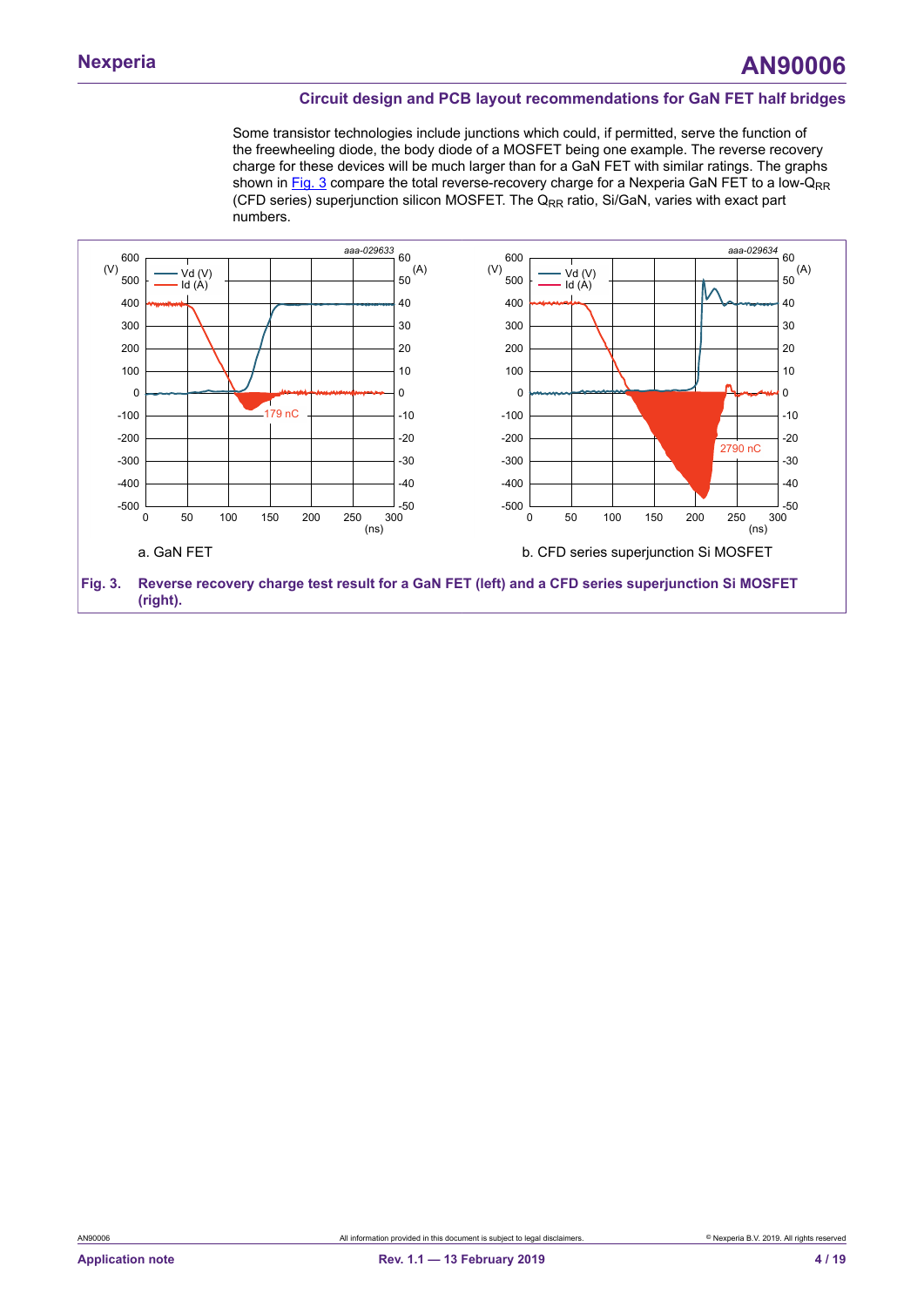## <span id="page-4-1"></span>**2. Circuit-design recommendations**

The high switching speed of GaN FET devices necessitates observation of a few specific circuit-design guidelines. Before explaining these requirements, however, one simplification may be mentioned: negative gate drive is neither necessary nor recommended. Due to the high threshold voltage ( $V_{th}$  = 4 V typical) and extremely low Miller capacitance ( $Q_{GD}$  = 6 nC typical), there is adequate turn-off margin with a simple 0 V to 10-12 V drive.

While high-speed switching brings the benefit of reduced power loss, the inherent transients

can create stability problems. Specifically, the high  $\frac{di}{dt}$  transient during switching, combined with parasitic inductances, leads to transient voltages in the circuit. These voltage transients can interfere with the gate and the driver of the device, and, in the worst case, creates sustained oscillation that must be prevented for safe operation of the circuit. The following section provides guidance on how to eliminate oscillation and how to achieve high switching current with a controlled  $\frac{di}{dt}$ 

<span id="page-4-0"></span>

### <span id="page-4-2"></span>**2.1. Solutions to suppress oscillation**

To avoid sustained oscillation, it is important to minimize noise generation, to minimize noise feedback, and to damp the ringing energy resulting from the high current and voltage transients. This can be achieved with the recommendations outlined below using a half-bridge switching circuit in  $Fig. 4$  as an example.

- **1.** Optimize the PCB layout to minimize external parasitic inductances and associated feedback. Details follow in [Section 3](#page-7-0) of this application note.
- **2.** Use a DC-link RC snubber  $[RC_{\text{DCI}}]$  in [Fig. 4](#page-4-0)]. The DC rail or DC-link, when decoupled with a low-ESR fast capacitor, can be considered a high-Q C-L network at high frequencies (with "L" being the feed inductance of the DC bus). This can interact with the devices during transients and lead to ringing. Adding an RC snubber across the DC-link close to the drain pin of the highside device can effectively absorb the ringing energy, suppressing potential oscillation. This effect can be seen where the high-frequency ringing at 25 A turn-off is substantially damped with the  $RC<sub>DCL</sub>$ . Since this snubber is not inserted at the switching node, it does not add switching loss to the circuit.



**Note:** This is recommended even for single-ended non-half-bridge designs. The practical values of the RC<sub>DCL</sub> can be two sets of 6 - 10 Ω / 0.5 W SMD resistors in series with a 10 nF / 600 - 1000 V ceramic SMD capacitor, or one 3 - 4  $\Omega$  / 1 W resistors in series with a 10 - 20 nF / 600 - 1000 V capacitor if space is limited.

**3.** Adding a switching-node RC snubber [RC<sub>SN</sub> in [Fig. 4\]](#page-4-0) can further reduce high-frequency

ringing and help control  $\frac{di}{dt}$  transients at high operating currents. The effect of the RC<sub>SN</sub> on the switching waveform can be seen at a switching current >  $I_{SWL}$ , see [Table](#page-6-0) 1. Unlike the RC<sub>DCL</sub>, the capacitance of the  $RC_{SN}$  does increase switching loss. The degradation in efficiency is minimal however, when using the recommended snubber parameters given in the data sheet, and summarized in [Table](#page-6-0) 1.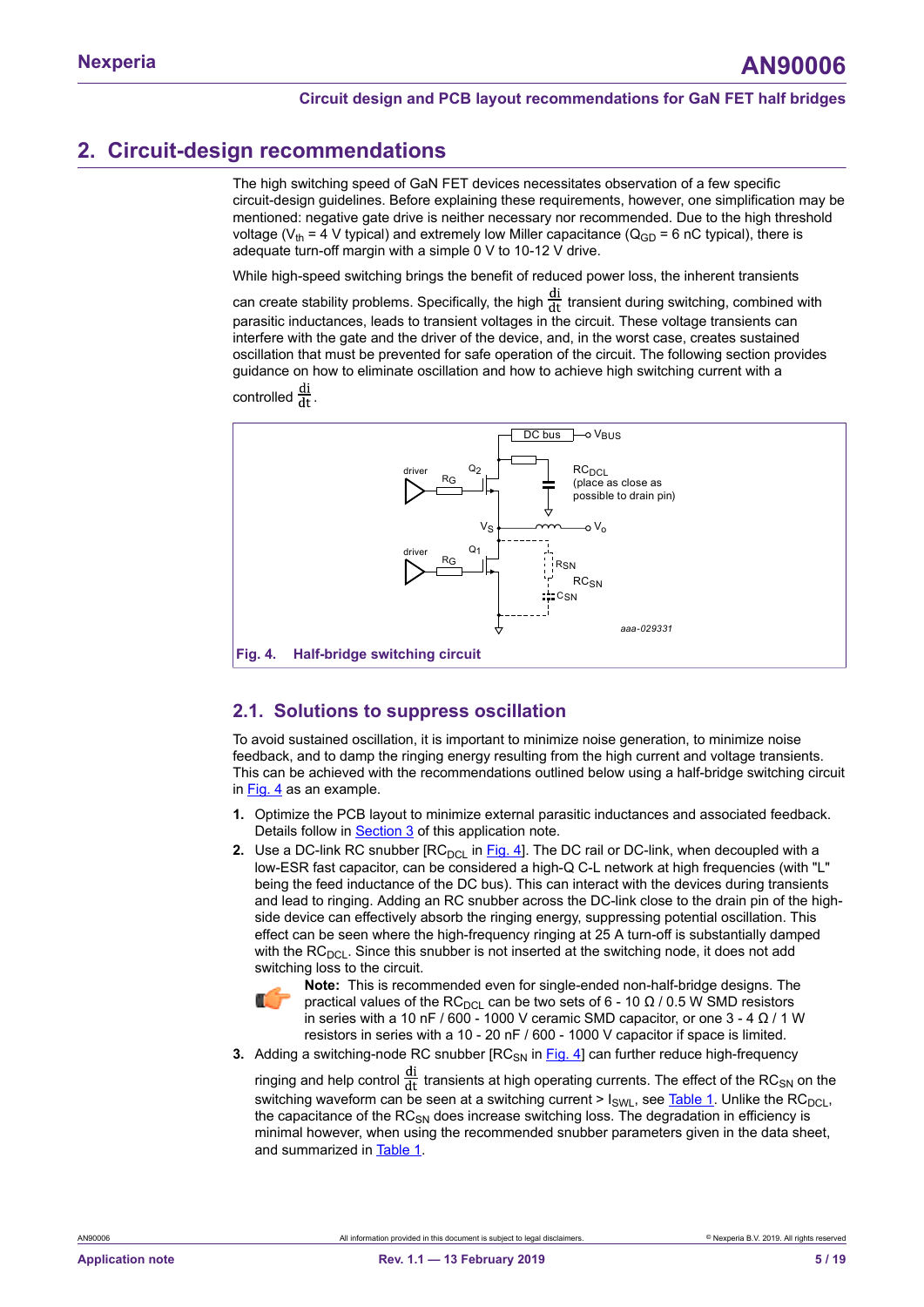### <span id="page-5-0"></span>**2.2. Gate drive and bootstrap supply**

Since high slew rates of the order of 50 - 100 V/ns are normal, the high-side gate-driver must have good common-mode transient immunity. Apart from that consideration, there are no special requirements for the Hi/Lo gate driver used with Nexperia's GaN FET switches. As with any insulated-gate power transistor, the gate-drive current should be consistent with the desired turn-on time and total gate charge. As mentioned in the opening paragraph of **[Section 2](#page-4-1)**, use of a negative gate voltage in the off state is not recommended. Selecting a gate driver with a lower drive current

can be appropriate for reducing  $\frac{di}{dt}$ . Drivers with 0.5 A output current have been used with good results, for example. Nexperia GaN FETs in the TO-247 package include an integrated ferrite bead in series with the gate.

The bootstrap, or floating, supply for the high-side gate drive comprises components R4, D1, C12, and C13 in [Fig. 8.](#page-10-0) The junction capacitance of D1 contributes directly to switching loss, and so a fast, low capacitance diode should be used. Resistor R4 is critical for limiting the inrush charging current; a value of 10 - 15  $\Omega$  works well. If an isolated DC-DC converter is used for the high-side supply, the isolation capacitance plays the same role as the junction capacitance of D1 in the bootstrap supply. Inductance in series with this capacitance will create an additional resonance which will be excited with each switching transient, so careful layout applies here. Use of a common-mode choke in the floating supply can be helpful.

### <span id="page-5-1"></span>**2.3. Summary of circuit-design recommendations**

- SMD mounting is recommended for all snubber components.
- A gate resistor (RG) is required for all devices.
- The  $RC<sub>DC</sub>$  snubber reduces voltage ringing due to interaction of the GaN FET with the bypass network.
- The RC<sub>SN</sub> snubber enables increased output power while slightly reducing light and medium load efficiency.
- The  $RC_{SM}$  implementation in a half-bridge has the advantage of allowing a higher peak turn-off switching current due to the reduction of the  $\frac{di}{dt}$  seen by the freewheeling device as the main active switch turns off.
- Gate ferrite beads (FB1) may be required for future devices in other package types; TO-247 devices have built-in ferrite beads hence no external FB1 is needed.
- Refer to Nexperia Application Note AN90005 for an explanation of data-sheet limitations and relevant recommendations for when to use a switching-node snubber.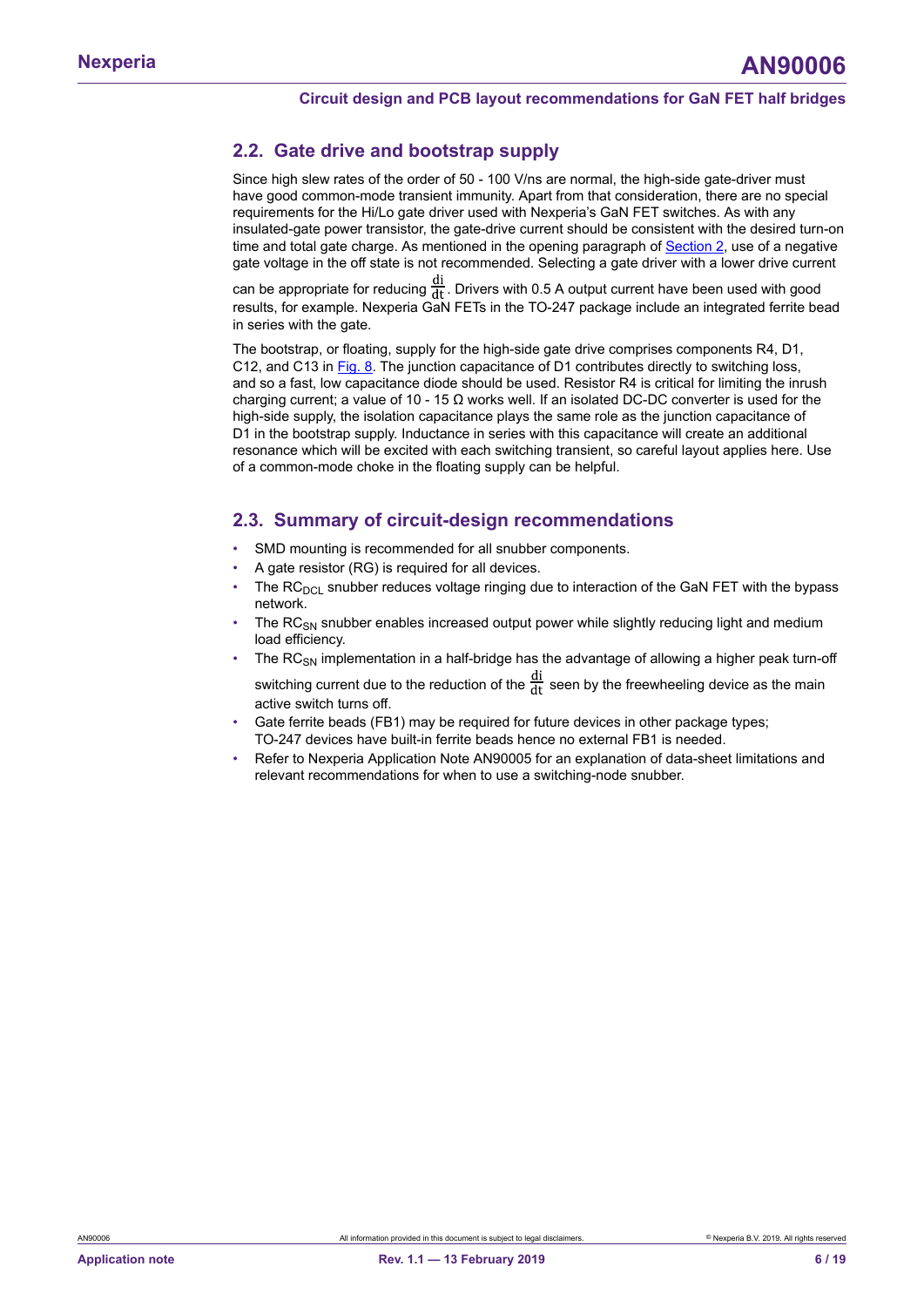### <span id="page-6-1"></span>**2.4. Required and recommended external components**

The recommended components of the half-bridge circuit in [Fig. 4](#page-4-0) are summarized in [Table](#page-6-0) 1.

<span id="page-6-0"></span>They have been tested and verified to prevent oscillation for safe, reliable operation with the recommended gate drive voltage ranges shown. Using a higher "on" voltage is not recommended and may increase the propensity for oscillation and will require a larger gate resistor. Using a lower "on" voltage may increase switching and conduction losses due to increased  $R_{DS(0n)}$ .

| <b>Parameters \ Part Number</b>             | GaN041-650WSA                         | GaN063-650WSA                         |
|---------------------------------------------|---------------------------------------|---------------------------------------|
| Package                                     | TO-247                                | TO-247                                |
| Recommended Gate-Drive Voltage              | 0 V. 10 - 12 V                        | 0 V, 10 - 12 V                        |
| Recommended Gate Resistor (R <sub>a</sub> ) | $30 \Omega$                           | $30 - 45$ $\Omega$                    |
| Gate Ferrite Bead (FB1)                     | Not required                          | Not required                          |
| Recommended RC <sub>SN</sub>                | $200 pF + 5 \Omega$                   | 100 pF + 10 Ω                         |
| Recommended RC <sub>DCI</sub>               | $(10 \text{ nF} + 8 \Omega) \times 2$ | $(10 \text{ nF} + 8 \Omega) \times 2$ |
| $I_{SWL}$                                   | 17 A                                  | 14 A                                  |

#### **Table 1. Recommended components for half-bridge circuit**

### <span id="page-6-2"></span>**2.5. To verify GaN FET stable operation**

To verify adequate operational margin without oscillation, as a minimum observe the  $V_{DS}$ waveforms at the turn-on and turn-off switching edges at the application's maximum drain current. This may occur during start-up or at the application's maximum load step. A double-pulse or multi-pulse test is highly recommended utilizing the actual layout, with current levels at or greater than 120 % of the application's anticipated peak current. Verify that the ringing on the  $V_{DS}$ waveform at the transition edges is adequately damped.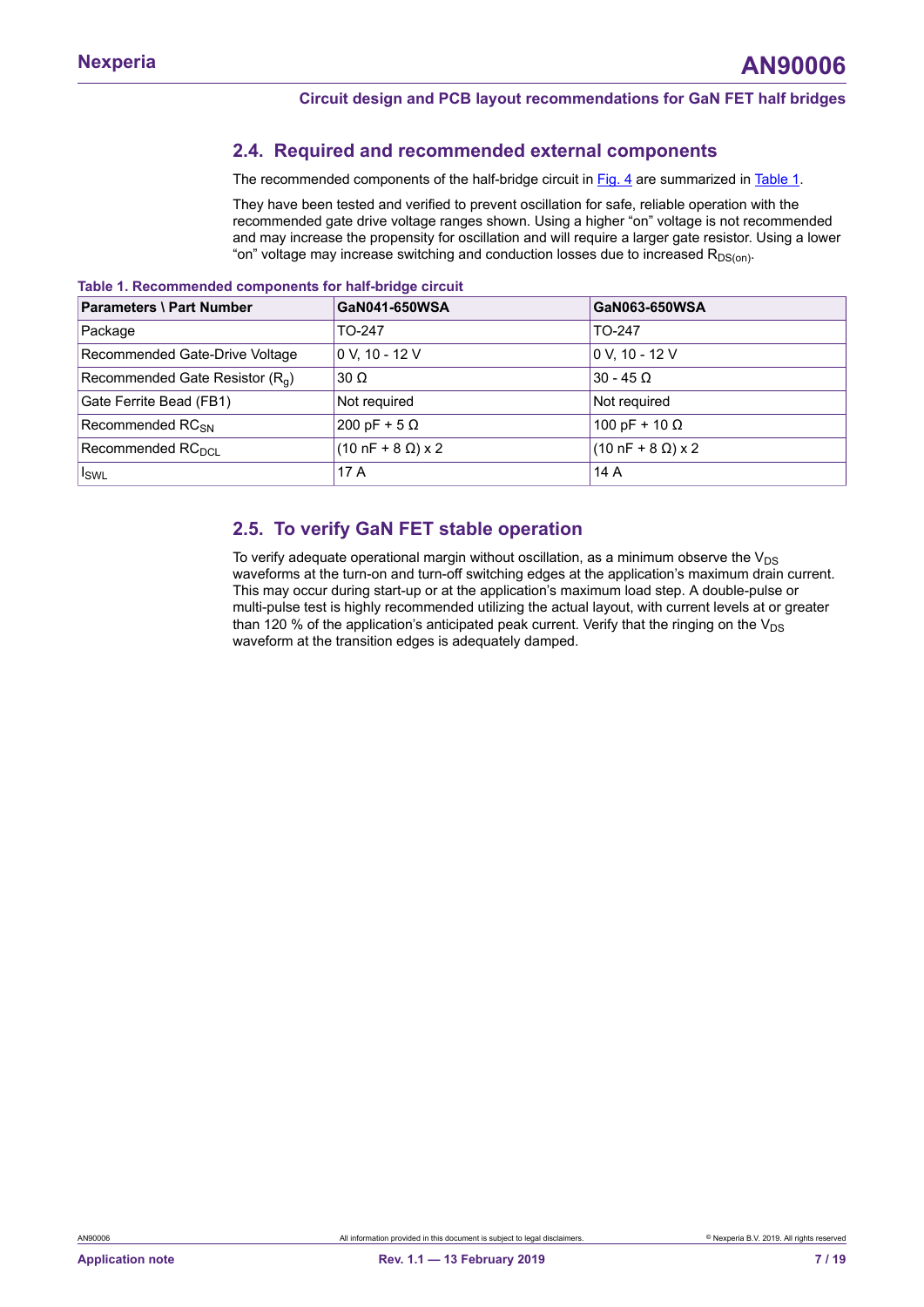## <span id="page-7-0"></span>**3. PCB layout**

The parasitic inductances of the input (gate) and output (power) loops contribute significantly to overshoot, ringing, and stability in general.

### <span id="page-7-2"></span>**3.1. Pin assignment**

Nexperia GaN FETs in the TO-247 package use a Gate-Source-Drain pin assignment, which differs from that used for older transistors in the same package. The reason for centering the source rather than the drain is that the source is the common node to both gate and power loops. This minimizes coupling of the two loops, as illustrated in [Fig. 5](#page-7-1).

<span id="page-7-1"></span>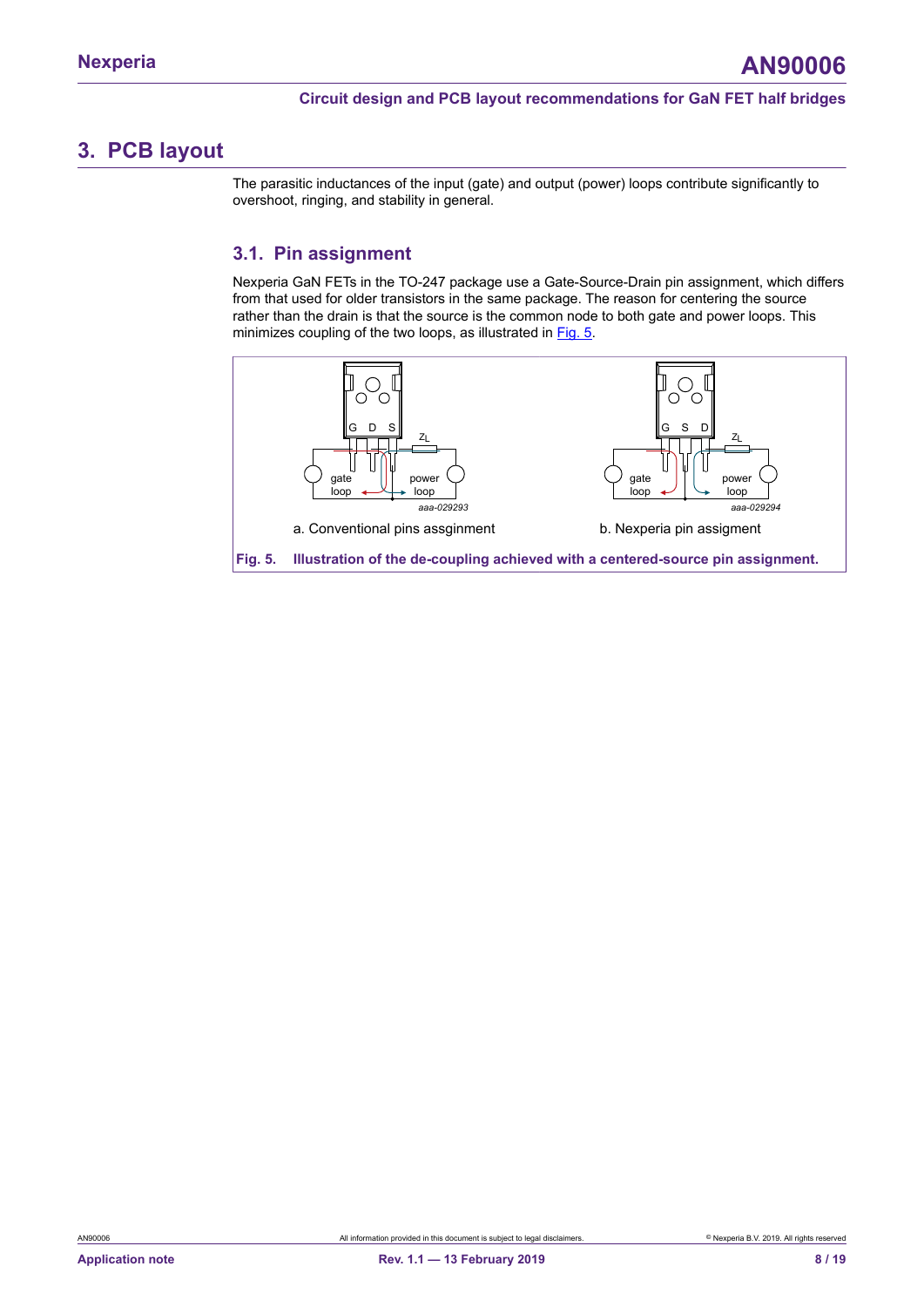### <span id="page-8-1"></span>**3.2. Power loop**

Although the various charges are low with GaN FET switches, they are not zero, and there will be a very fast transient current during switching as these charges are redistributed. This current will flow from the positive supply node, through both transistors to the negative supply node. To minimize ringing due to this transient, inductances in this path should be minimized. Referring to [Fig. 6](#page-8-0), these inductances are indicated as LS1, LD1, LS2, and LD2. To minimize these, low impedance power and ground traces, or planes, should be used and bypass capacitance and DC-link snubber should be placed as close as possible to the transistors. It is not critical to minimize inductance  $L_{\text{out}}$  since it is in series with the load inductance, and to a first approximation simply adds to it. The connection between the high-side (Q1) source pin and the low-side (Q2) drain pin should also be very short. Placing the two transistors back-to-back on a common heat sink helps accomplish this. Shown in [Fig. 7](#page-9-0) to [Fig. 10,](#page-10-1) is a portion of the layout of a Nexperia half-bridge evaluation board, indicating the placement of the power transistors.

<span id="page-8-0"></span>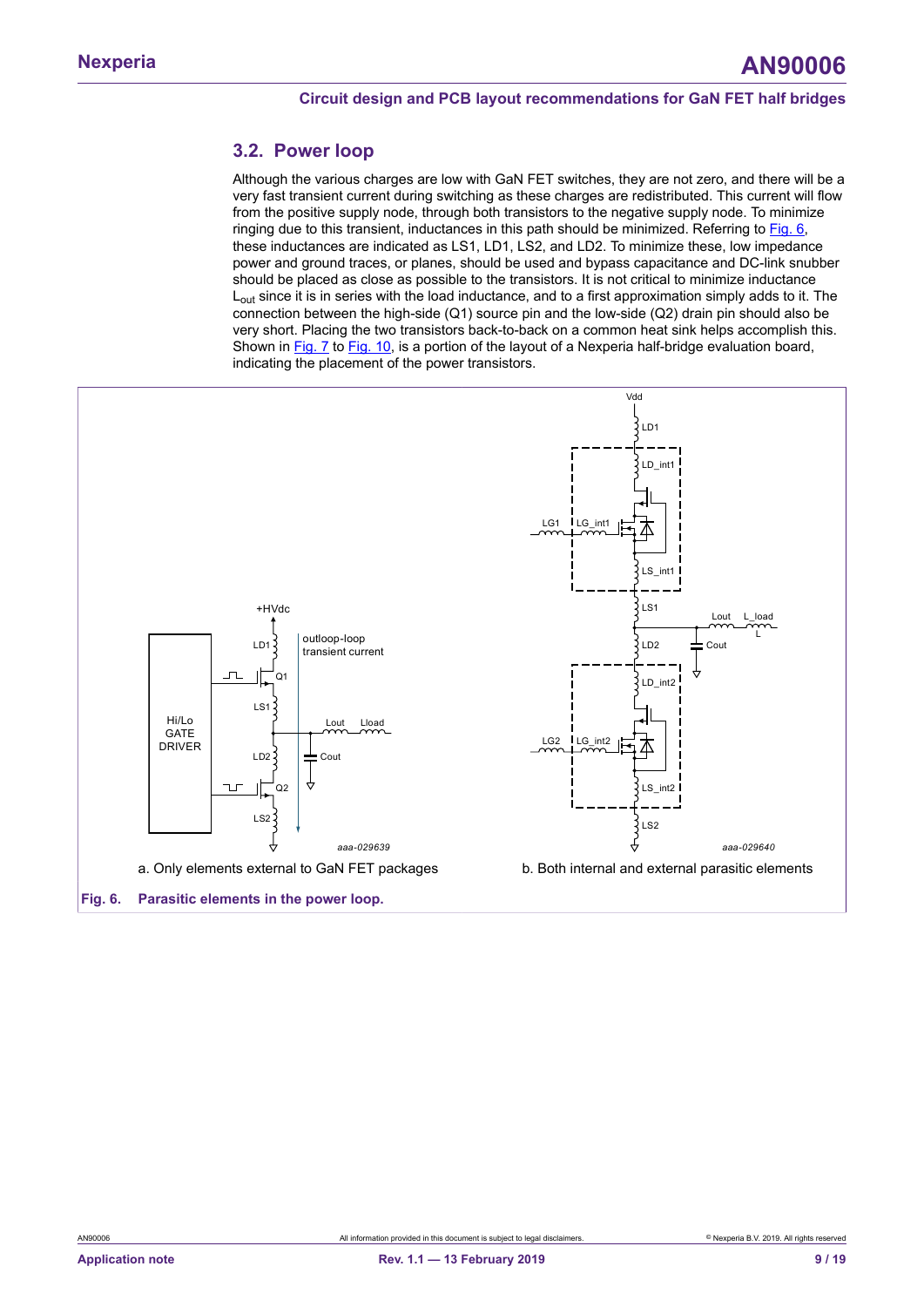Details of the power loop layout are highlighted in [Fig. 9](#page-10-2). To minimize inductance, the drain of Q1 is connected directly to the power plane; the source of Q2 is connected directly to the ground plane.

The power and ground planes are on internal layers of the PCB, not visible in the figure. The switching node is formed by the wide trace connecting the source of Q1 to the drain of Q2.

<span id="page-9-0"></span>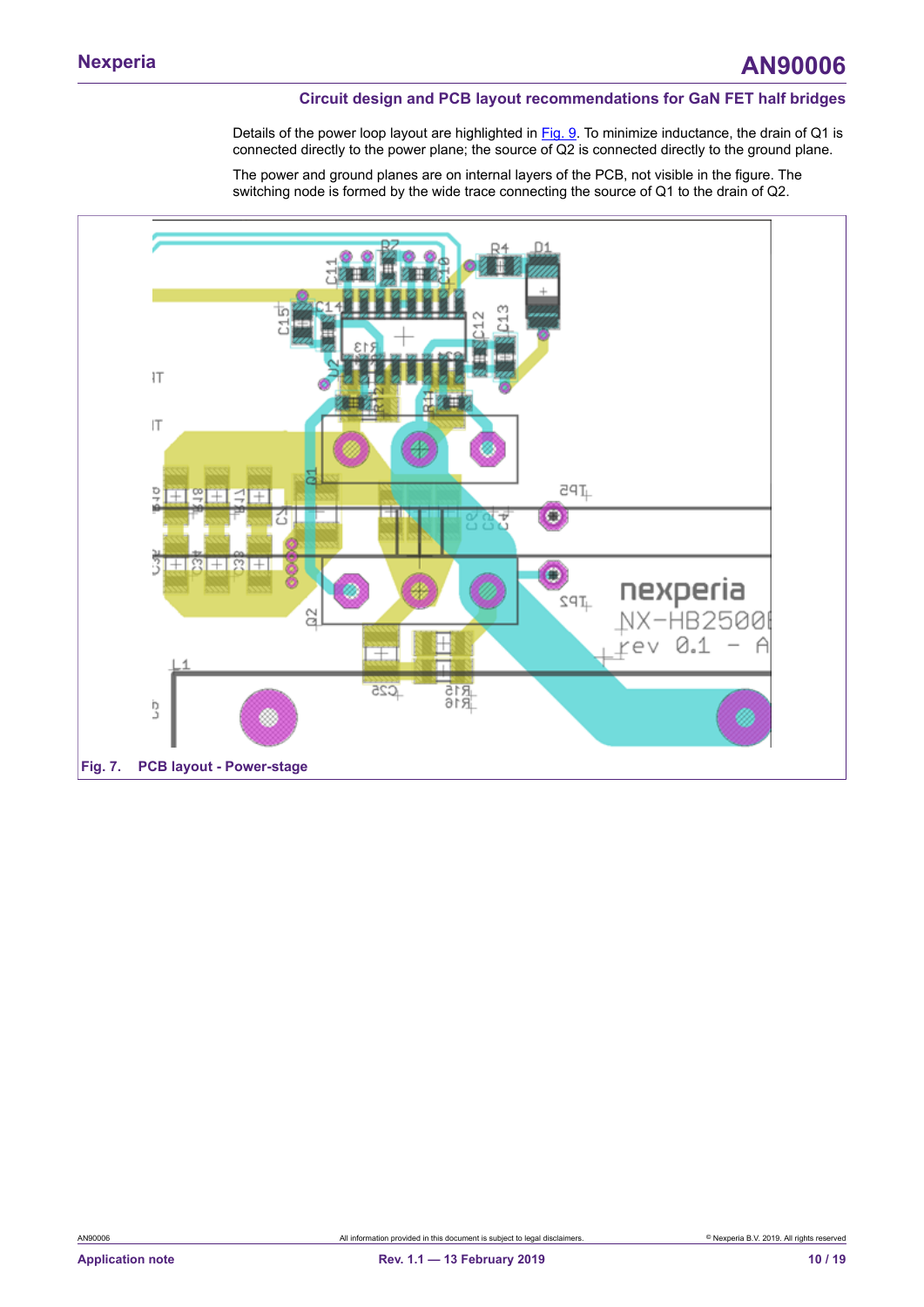<span id="page-10-0"></span>

<span id="page-10-1"></span>

<span id="page-10-2"></span>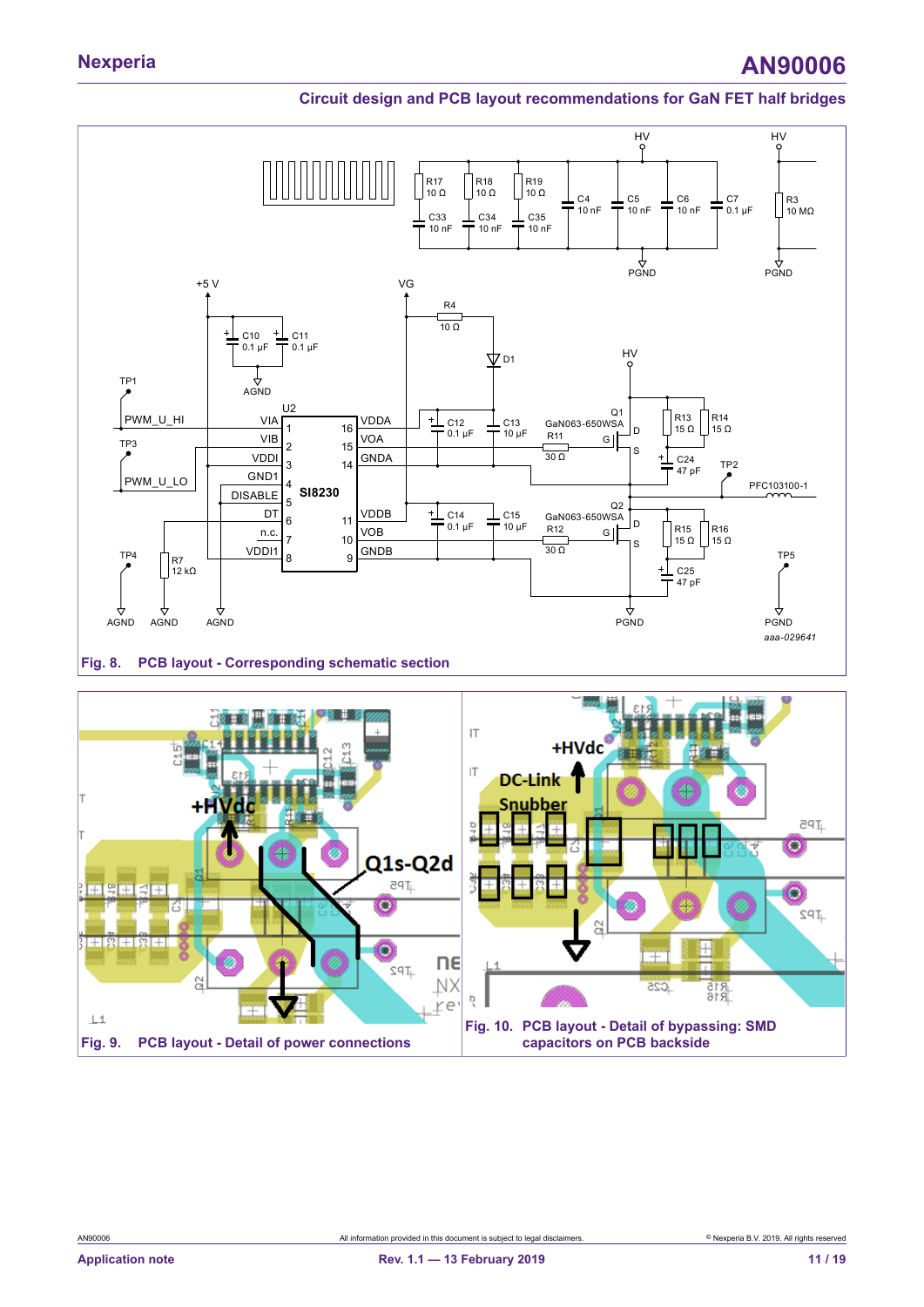Illustrated in [Fig.](#page-12-0) 11 is an alternative placement where the GaN FETs are side-by-side, rather than back-to-back, as in [Fig. 7](#page-9-0) to [Fig. 10](#page-10-1). Inductances are higher with this arrangement, but it is sometimes preferable for manufacturing reasons.

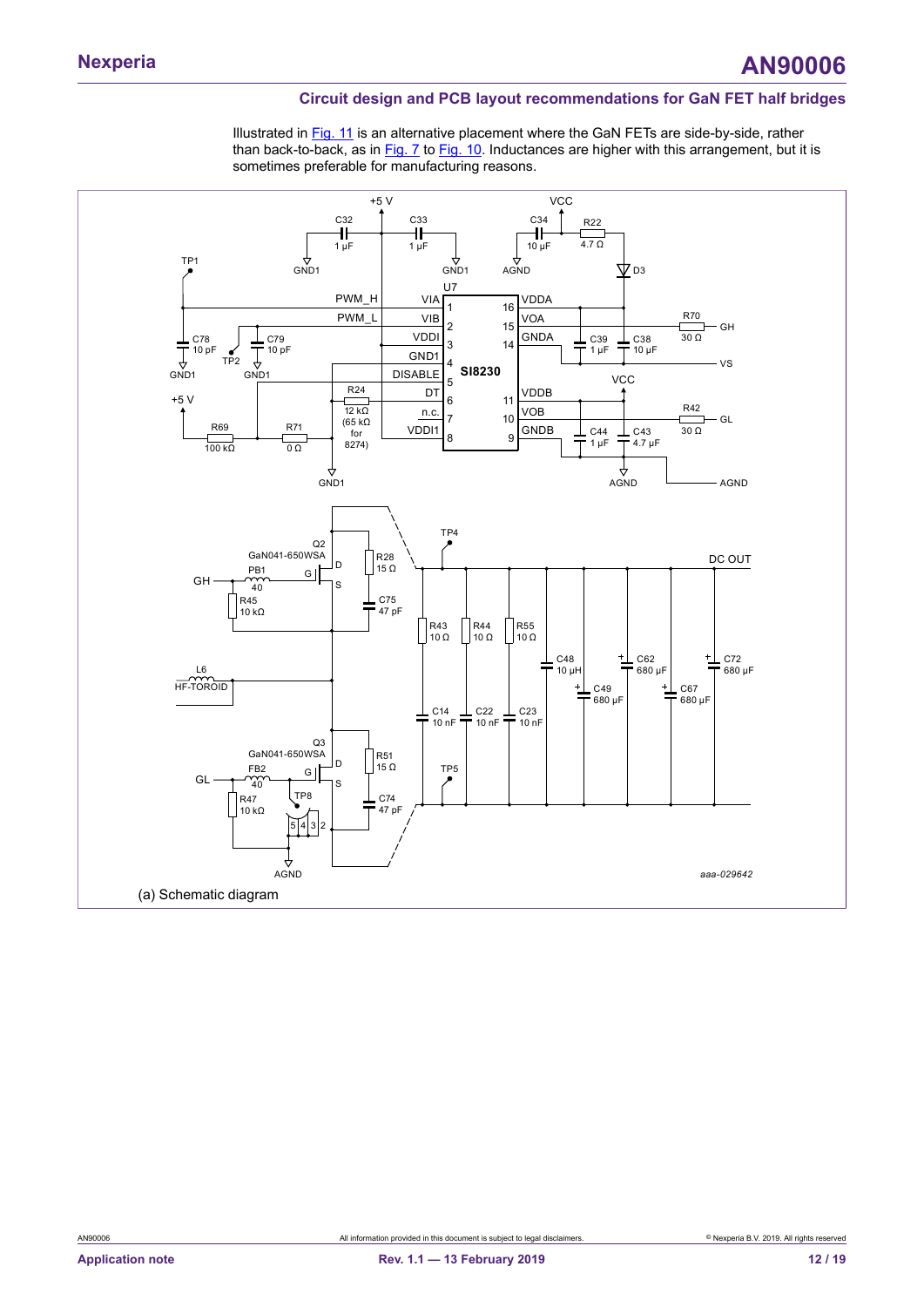# **Nexperia AN90006**

### **Circuit design and PCB layout recommendations for GaN FET half bridges**

<span id="page-12-0"></span>

Capacitance on the switching node, indicated as  $C_{out}$  in  $Fig. 6$ , adds directly to switching loss, and so the total area of copper which forms the switching node should be kept low, but not so low that inductance becomes significant. A typical 4-layer board with 12 mils (0.3 mm) between outer trace and internal ground plane adds about 15 pF / cm<sup>2</sup>. At 100 kHz switching, each 1 cm<sup>2</sup> would add P =  $1/2$  CV<sup>2</sup>  $\tilde{f}_s$  = 120 mW switching loss, for example.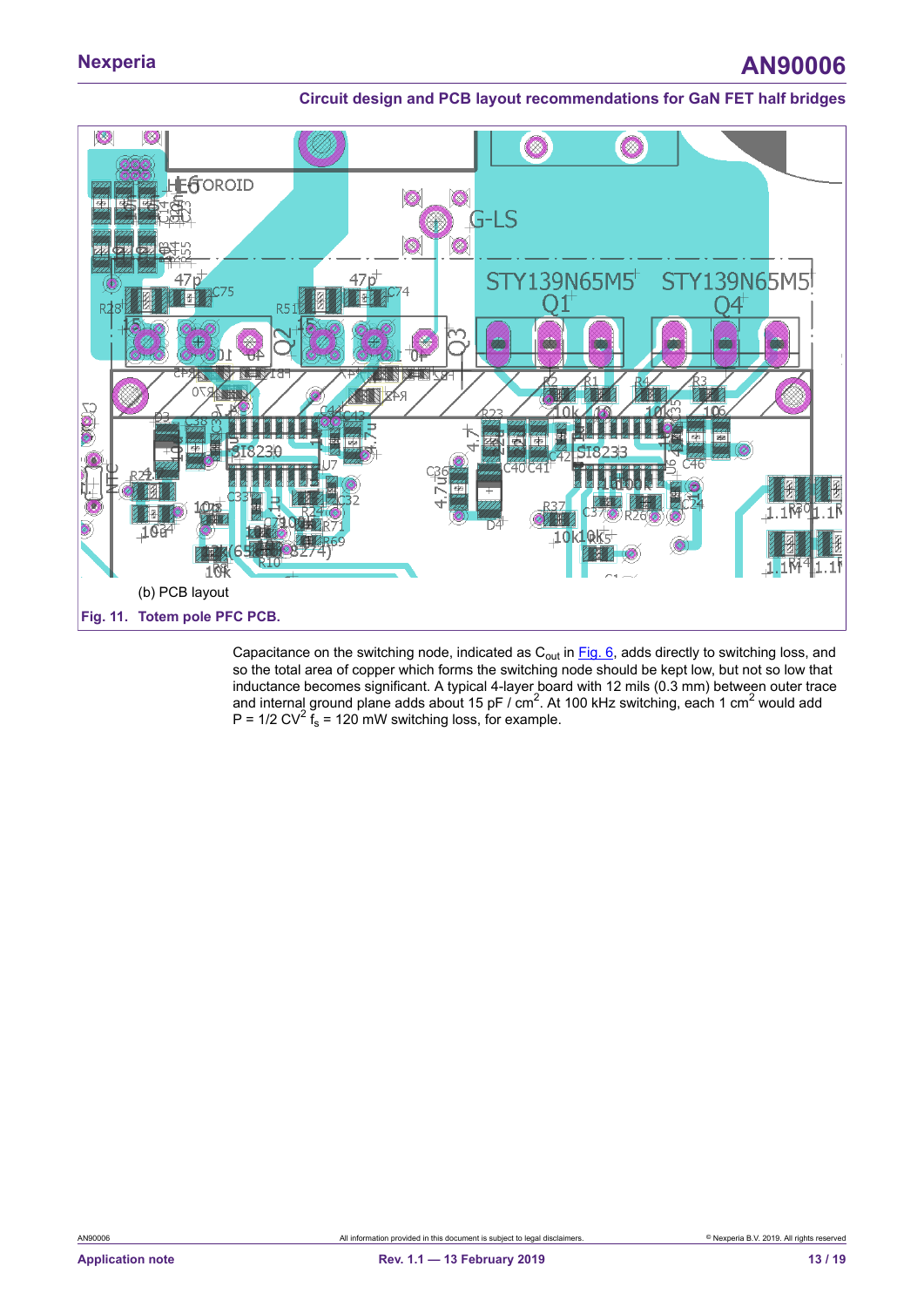## <span id="page-13-1"></span>**4. Heat Sink connection**

The heat sink should be connected to an AC ground. In the evaluation board of [Fig. 7](#page-9-0) to [Fig. 10](#page-10-1) the heat sink is electrically connected to the negative supply, or ground plane. Both low-side and high-side transistors are insulated from the heat sink. For the low-side transistor the capacitance between tab and heat sink is not critical, since the tab of the TO-247 is connected to the source. This transistor could be mounted directly to the heat sink, but the possibility that load current could flow in the heat sink must be allowed for. If a reliable connection between tab and heat sink is either not possible or not desirable, use of an insulator is necessary. For the high-side transistor, capacitance between the TO-247 mounting base and the heat sink will add to switching loss, and so a thick and/or low permittivity insulator should be used.

### <span id="page-13-2"></span>**4.1. Gate-drive loop**

As with the output loop, minimizing inductance in the input, or gate-drive loop is critical. Particularly important is the source inductance  $(LS2$  in  $Fig. 6$ , for example), which is common to both loops.

Any voltage developed across this inductance due to a change in the output current,  $\frac{dID}{dt}$ will appear in the input loop. The gate–source loop should be made as compact as possible to minimise the gate loop inductance. The gate-source loop inductance and GaN FET input capacitance form a resonant tank and will have a corresponding resonant frequency. The resonant

circuit will be excited into oscillation by the back EMF produced by the  $\frac{di}{dt}$  in the source inductance. [Fig. 12](#page-13-0) Usually the resonant frequency of the gate-source loop will be less than 200 MHz. A ferrite bead fitted in series with the gate can have a beneficial effect by "de-Qing" the gate-source resonant circuit. For this reason, a small ferrite bead is integrated inside the TO-247 package. For future Nexperia GaN FETs where it is not integrated, the ferrite bead should be located as close as possible to the gate pin of the GaN FET so that the damping is applied to the device gate where it is needed. A gate ferrite bead is needed for both single-ended non half-bridges as well as half-bridge designs.

<span id="page-13-0"></span>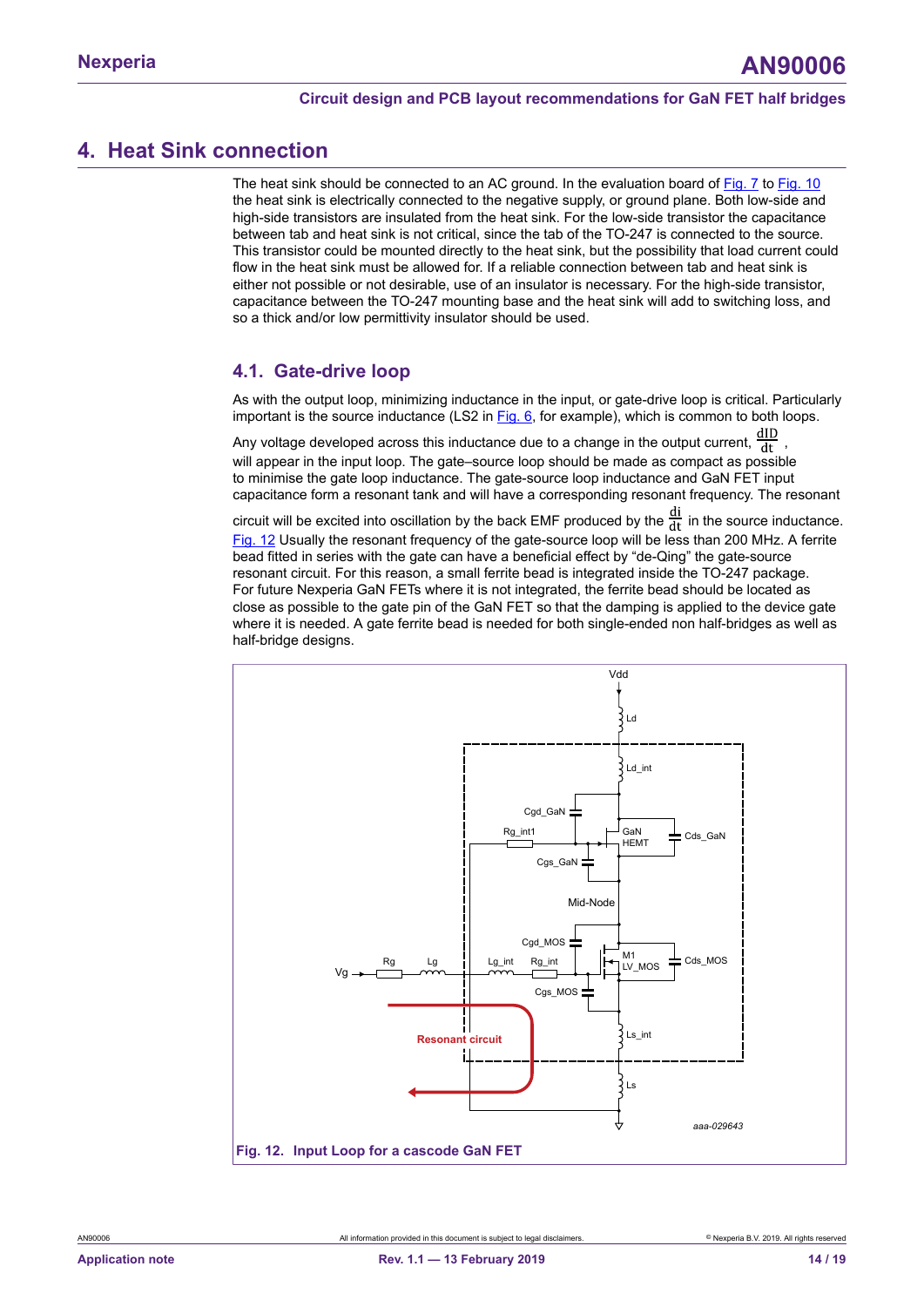### <span id="page-14-1"></span>**4.2. Summary of PCB layout recommendations**

- Place the  $RC<sub>DCL</sub>$  as close as possible to the drain pin of the high-side GaN FET and ground it to the large ground plane.
- Use a large area ground plane for an overall low-noise base potential.
- Arrange the gate drive circuit on one side and the output circuit on the other side of the PCB to minimize noise feedback from the output loop to the input loop.
- Place the driver circuit close to the gate of the device.
- <span id="page-14-0"></span>• Shorten the power loop by arranging the high-side and low-side devices close-by.

## <span id="page-14-2"></span>**5. Revision history**

| <b>Table 2. Revision history</b> |             |                     |  |  |  |
|----------------------------------|-------------|---------------------|--|--|--|
| <b>Revision number</b>           | <b>Date</b> | <b>Description</b>  |  |  |  |
| 1.1                              | 20190213    | AN90006             |  |  |  |
| 1.0                              | 120181112   | Preliminary AN90006 |  |  |  |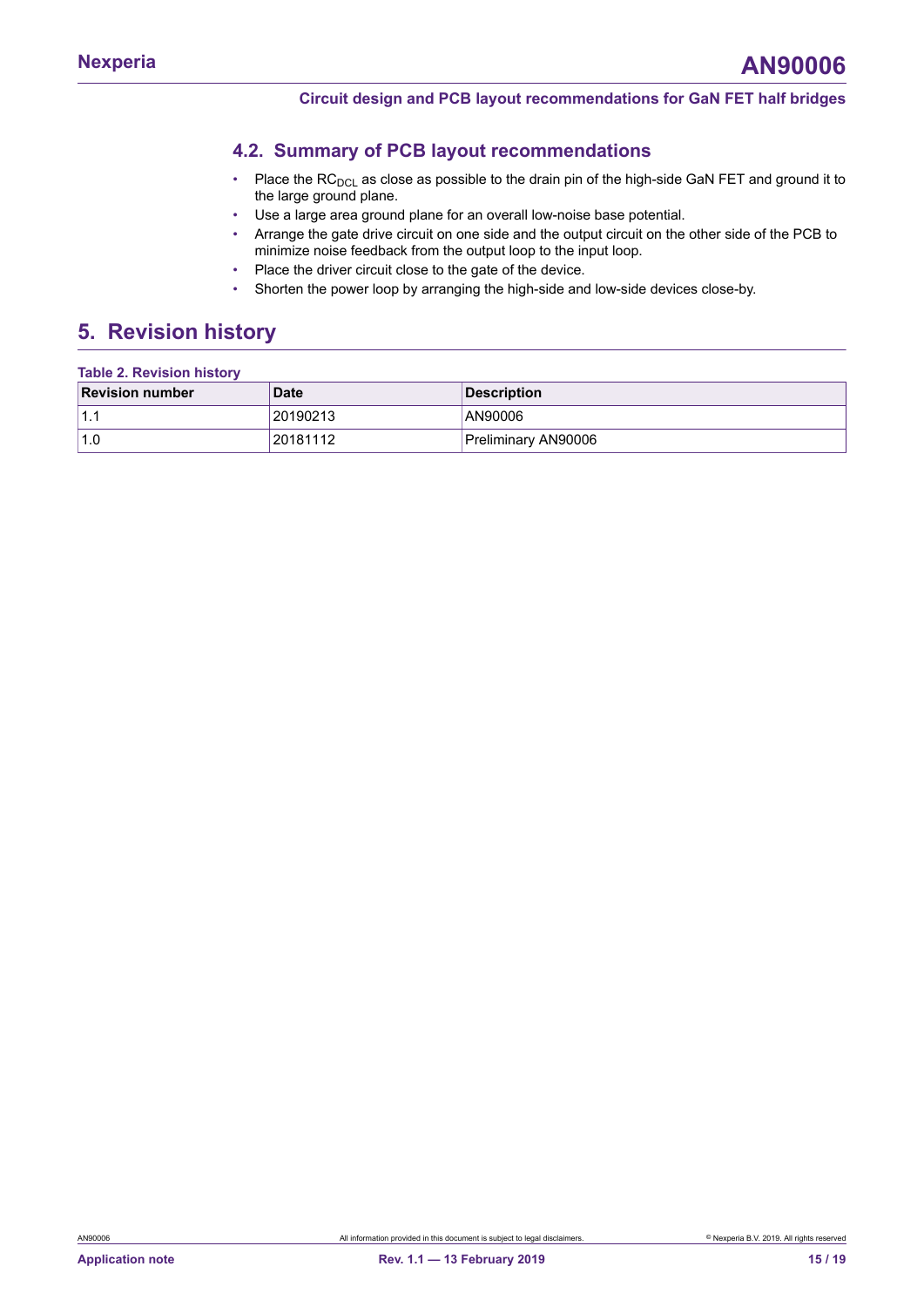# <span id="page-15-0"></span>**6. Legal information**

#### **Definitions**

**Draft** — The document is a draft version only. The content is still under internal review and subject to formal approval, which may result in modifications or additions. Nexperia does not give any representations or warranties as to the accuracy or completeness of information included herein and shall have no liability for the consequences of use of such information.

#### **Disclaimers**

**Limited warranty and liability** — Information in this document is believed to be accurate and reliable. However, Nexperia does not give any representations or warranties, expressed or implied, as to the accuracy or completeness of such information and shall have no liability for the consequences of use of such information. Nexperia takes no responsibility for the content in this document if provided by an information source outside of Nexperia.

In no event shall Nexperia be liable for any indirect, incidental, punitive, special or consequential damages (including - without limitation - lost profits, lost savings, business interruption, costs related to the removal or replacement of any products or rework charges) whether or not such damages are based on tort (including negligence), warranty, breach of contract or any other legal theory.

Notwithstanding any damages that customer might incur for any reason whatsoever, Nexperia's aggregate and cumulative liability towards customer for the products described herein shall be limited in accordance with the Terms and conditions of commercial sale of Nexperia.

**Right to make changes** — Nexperia reserves the right to make changes to information published in this document, including without limitation specifications and product descriptions, at any time and without notice. This document supersedes and replaces all information supplied prior to the publication hereof.

**Suitability for use** — Nexperia products are not designed, authorized or warranted to be suitable for use in life support, life-critical or safety-critical systems or equipment, nor in applications where failure or malfunction of an Nexperia product can reasonably be expected to result in personal injury, death or severe property or environmental damage. Nexperia and its suppliers accept no liability for inclusion and/or use of Nexperia products in such equipment or applications and therefore such inclusion and/or use is at the customer's own risk.

**Applications** — Applications that are described herein for any of these products are for illustrative purposes only. Nexperia makes no representation or warranty that such applications will be suitable for the specified use without further testing or modification.

Customers are responsible for the design and operation of their applications and products using Nexperia products, and Nexperia accepts no liability for any assistance with applications or customer product design. It is customer's sole responsibility to determine whether the Nexperia product is suitable and fit for the customer's applications and products planned, as well as for the planned application and use of customer's third party customer(s). Customers should provide appropriate design and operating safeguards to minimize the risks associated with their applications and products.

Nexperia does not accept any liability related to any default, damage, costs or problem which is based on any weakness or default in the customer's applications or products, or the application or use by customer's third party customer(s). Customer is responsible for doing all necessary testing for the customer's applications and products using Nexperia products in order to avoid a default of the applications and the products or of the application or use by customer's third party customer(s). Nexperia does not accept any liability in this respect.

**Export control** — This document as well as the item(s) described herein may be subject to export control regulations. Export might require a prior authorization from competent authorities.

**Translations** — A non-English (translated) version of a document is for reference only. The English version shall prevail in case of any discrepancy between the translated and English versions.

#### **Trademarks**

Notice: All referenced brands, product names, service names and trademarks are the property of their respective owners.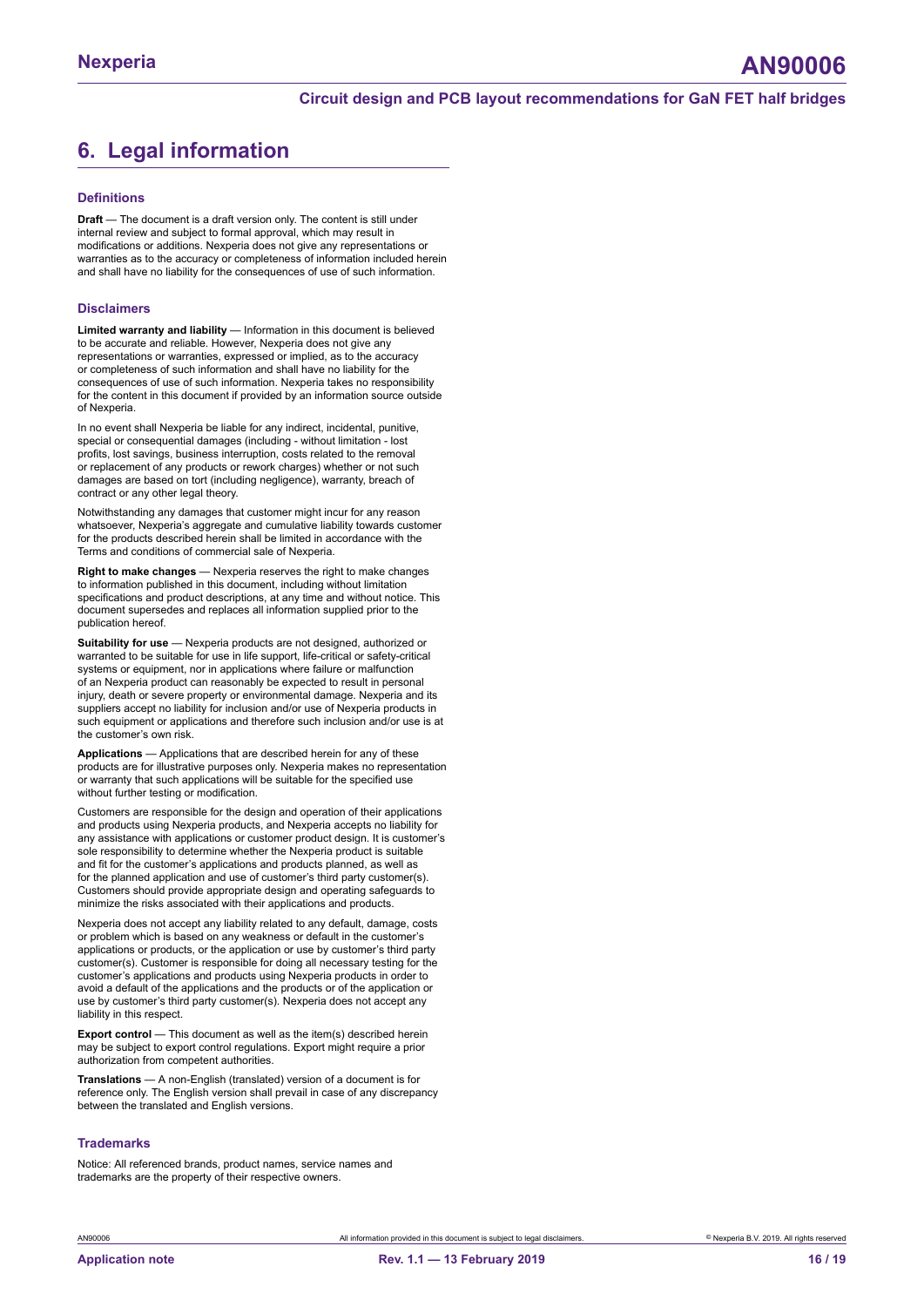# **List of Tables**

| Table 1. Recommended components for half-bridge circuit. 7 |  |
|------------------------------------------------------------|--|
|                                                            |  |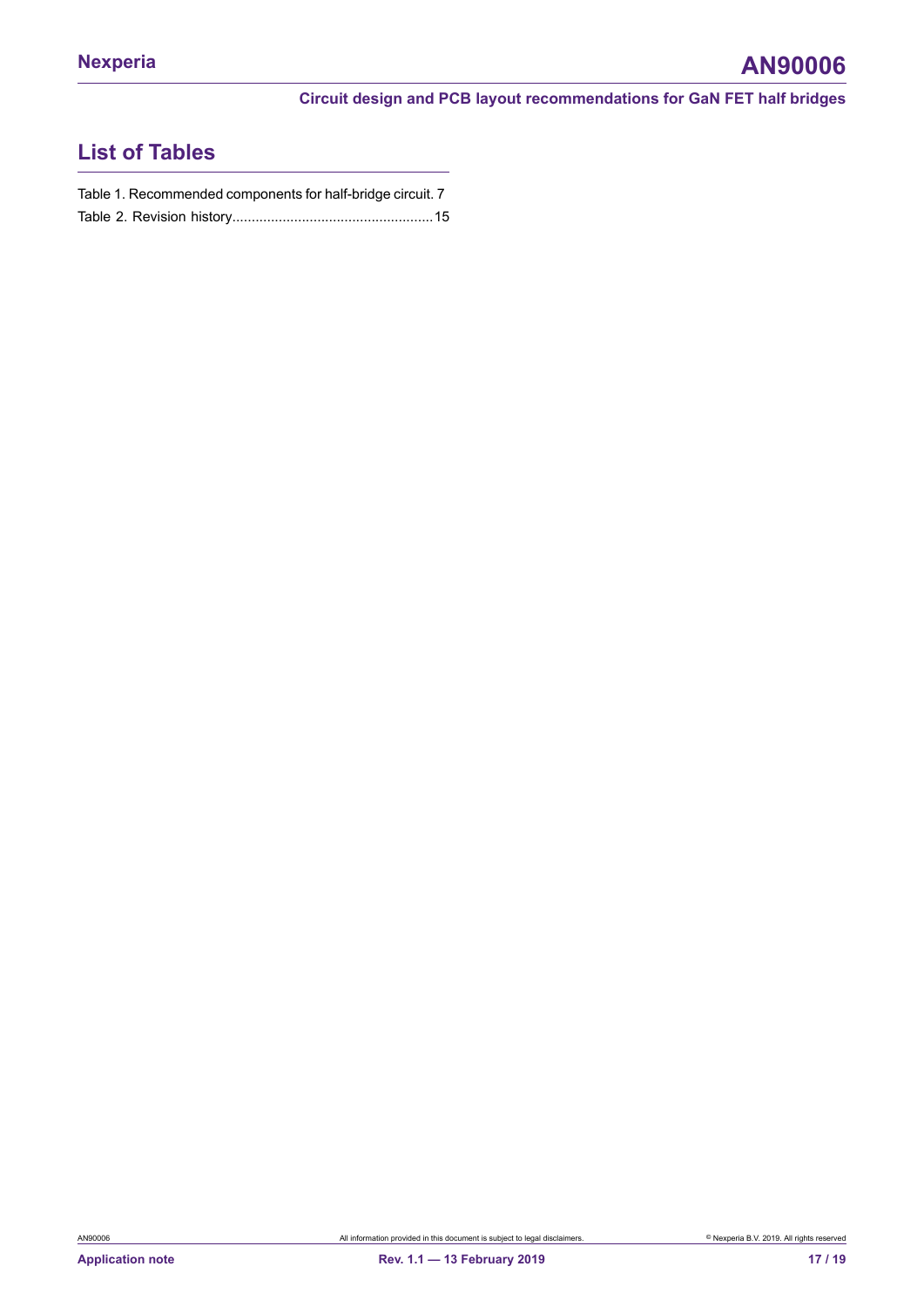# **List of Figures**

| Fig. 1. Comparison of a traditional high-voltage half                                                                 |  |
|-----------------------------------------------------------------------------------------------------------------------|--|
| Fig. 2. Current paths in the GaN FET switch for three<br>operating modes, and the corresponding I-V characteristic. 3 |  |
| Fig. 3. Reverse recovery charge test result for a GaN<br>FET (left) and a CFD series superjunction Si MOSFET          |  |
|                                                                                                                       |  |
|                                                                                                                       |  |
| Fig. 5. Illustration of the de-coupling achieved with a                                                               |  |
|                                                                                                                       |  |
|                                                                                                                       |  |
| Fig. 8. PCB layout - Corresponding schematic section 11                                                               |  |
| Fig. 9. PCB layout - Detail of power connections11                                                                    |  |
| Fig. 10. PCB layout - Detail of bypassing: SMD                                                                        |  |
|                                                                                                                       |  |
| Fig. 12. Input Loop for a cascode GaN FET 14                                                                          |  |